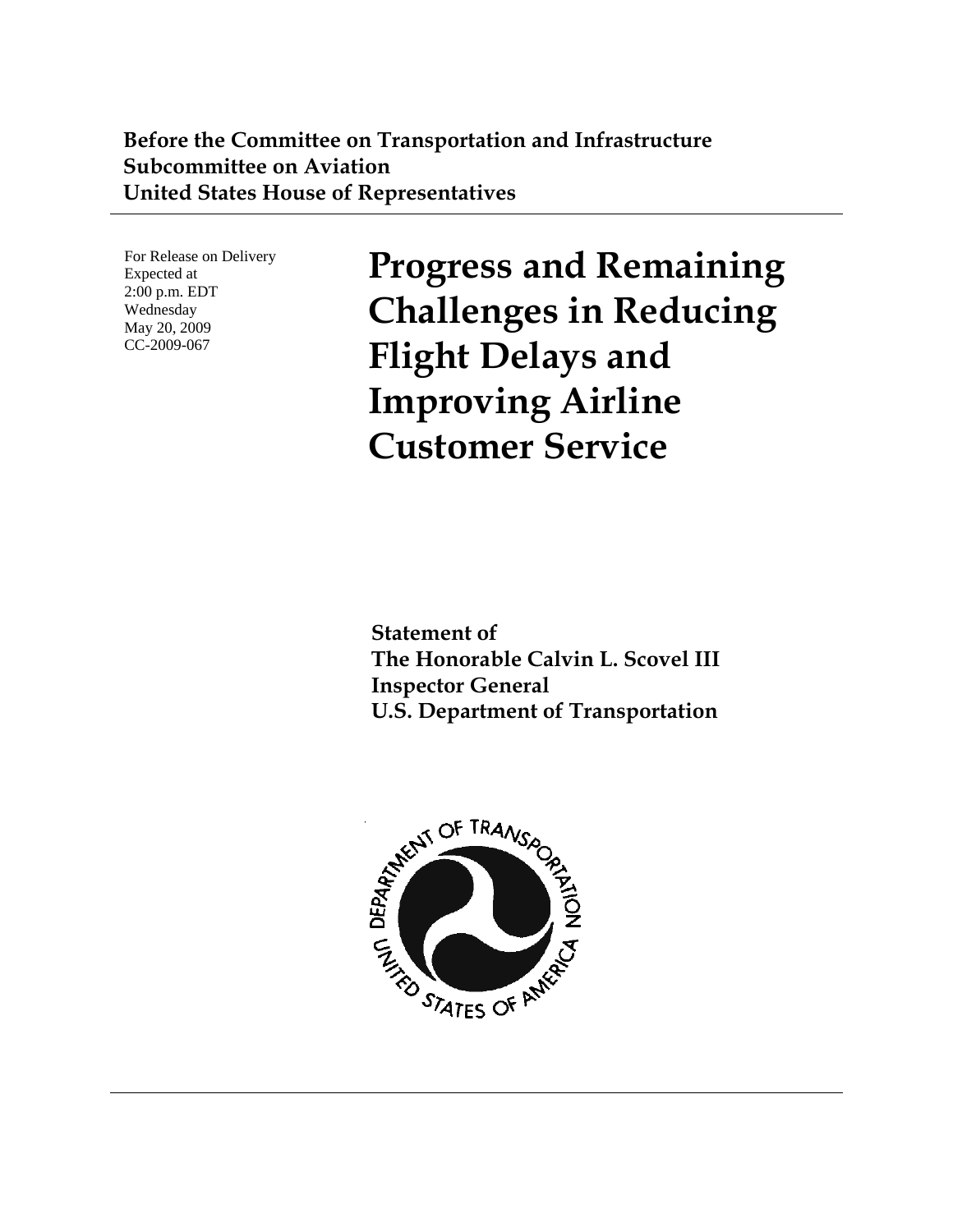Mr. Chairman and Members of the Subcommittee:

We appreciate the opportunity to testify today on progress and remaining challenges with the Department of Transportation's (DOT) and the Federal Aviation Administration's (FAA) efforts to reduce flight delays and improve airline customer service. As requested by the Subcommittee, my statement today will focus on the three following issues:

- factors that contributed to last year's decline in delays and expectations for the near term,
- progress and challenges in addressing congestion in the New York area and systemwide, and
- actions taken and still needed to address airline customer service issues.

# **SUMMARY**

The air traveler experience in 2008, as measured by DOT, improved over 2007. We recently issued our annual analysis of aviation trends, which also found that the percentage of delayed flights dropped significantly in the last 6 months of 2008 down to 22 percent compared to  $27$  percent in 2007.<sup>[1](#page-1-0)</sup> We note, however, that this decrease was primarily driven by flight cutbacks that airlines implemented in the face of last year's unprecedented fuel prices and onset of the global economic downturn.

Despite the recent drops in overall airline delays, high levels of delay continued at larger, congested airports such as Newark, John F. Kennedy (JFK), and LaGuardia. Delays at these airports are a concern because they have a "ripple effect" throughout the National Airspace System.

With fewer planes in the air and the resulting slowdown in passenger traffic, DOT also saw a drop in consumer complaints in 2008. These were down by about 19 percent overall. Also, with flight schedules for summer 2009 reduced compared to summer 2008, the expectation is that on-time performance will hold steady or improve further.

Although the current delay statistics and customer service trends look favorable, history shows that traffic will rebound given the intrinsic value of air transport to the Nation's livelihood. Therefore, it is highly unlikely that the current positive trend can be sustained. FAA now has an opportunity to strategically position itself for a rebound in air travel, particularly at already congested airports. Absent changes, rising air travel will increase the number of delays and cancellations as well as air traveler dissatisfaction. It is therefore important that FAA continually improve efforts

<span id="page-1-0"></span> $\overline{a}$ <sup>1</sup> OIG Report Number CC-2009-039, "Aviation Industry Performance: A Review of the Aviation Industry in 2008," May 6, 2009. OIG reports and testimonies are available on our website: [www.oig.dot.gov](http://www.oig.dot.gov/).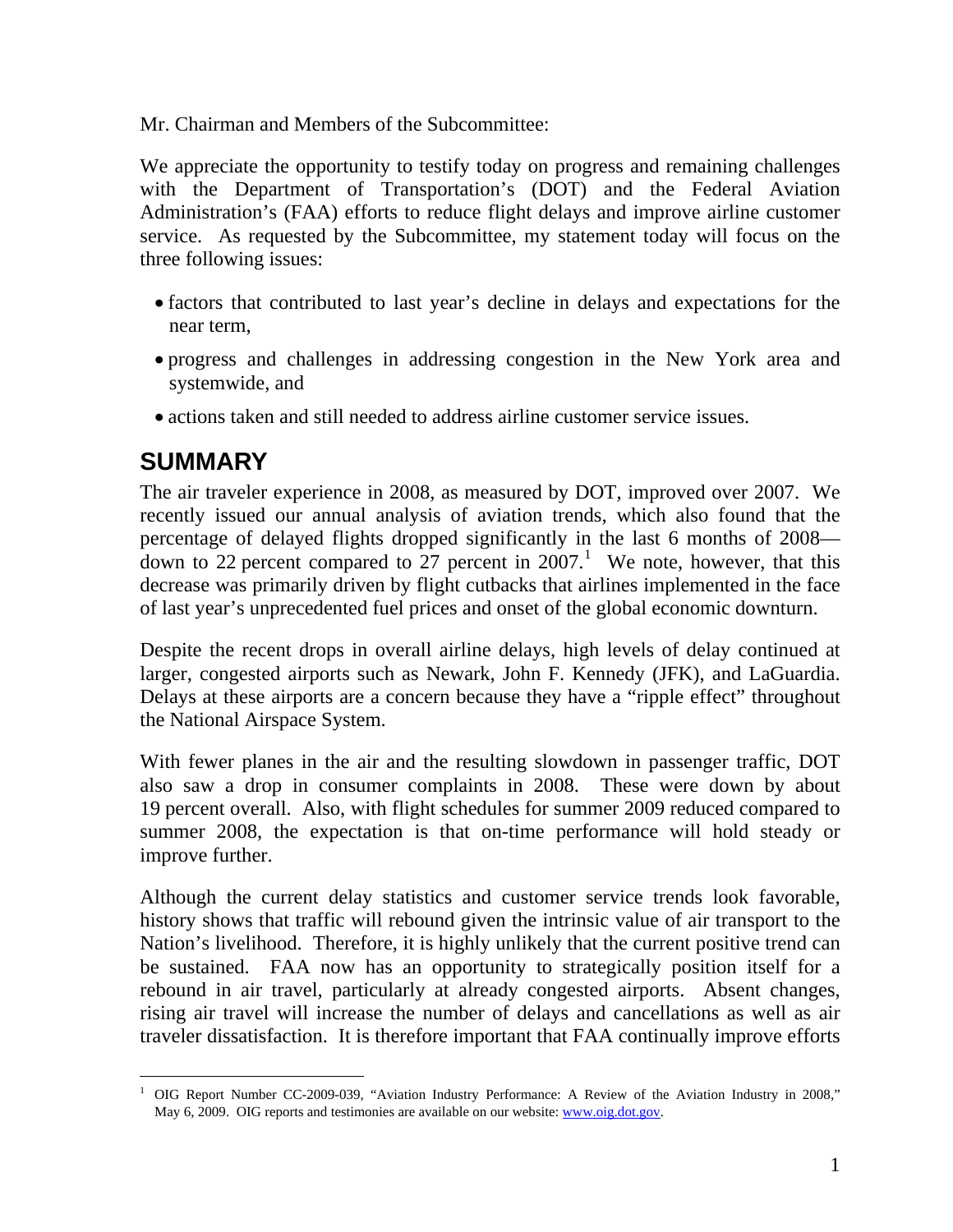to reduce delays and that DOT complete initiatives to enhance protection for air travelers.

Initiatives that can enhance the flow of air traffic are particularly critical at chokepoints such as the New York airports. Following record-breaking flight delays in the summer of 2007, DOT chartered an Aviation Rulemaking Committee (ARC) to explore ways to reduce flight delays and congestion in the New York area. In its December 2007 report, the ARC recommended 77 initiatives, and we are reviewing FAA's progress in implementing them. While FAA reports that more than one-third of the initiatives are complete, most of these are not used or are used infrequently. Moreover, it is not clear that the completed initiatives have actually reduced delays since FAA lacks a means to measure their impact. Our work is ongoing, but we believe FAA should reevaluate the 77 initiatives and determine what reasonably can be accomplished in terms of delay reduction at the three New York airports.

Enhancing capacity and reducing delays systemwide ultimately depends on the development and implementation of the Next Generation Air Traffic Management System (NextGen). However, this is a long-term, complex effort that will require billion-dollar investments from both FAA and airspace users. Therefore, it is essential that FAA continue to pursue a number of short-term projects that can enhance the flow of air traffic. These include new airport infrastructure, airspace redesign, and performance-based navigation initiatives. Congress should have a better understanding of what can be expected from NextGen in the mid-term (i.e., 2015 to 2018) once a joint Government/industry task force completes its work this summer.

Since we testified in April [2](#page-2-0)008, $^2$  DOT has made progress on several fronts to improve customer service for air travelers but has yet to complete a critical rule that would provide enhanced protections to air travelers. These protections include airline contingency plans for lengthy delays, designees to respond to consumer complaints, and published delay and complaint data. Once the rule is finalized, a major challenge for DOT will be to effectively oversee and enforce the air carriers' compliance with these new requirements.

DOT also formed a National Task Force to develop a model contingency plan for dealing with long, on-board delays. The task force issued its report to the Secretary of Transportation last November. We commend all the representatives of airlines, airports, consumer groups, and the Department who served on this task force for the good faith effort that led to the development of the report. While the task force's report offered general, voluntary guidance to airlines, airports, Government agencies, and other aviation service providers, additional guidance is needed and should include

<span id="page-2-0"></span> $\overline{a}$ <sup>2</sup> OIG Testimony Number CC-2008-058, "Status Report on Actions Underway To Address Flight Delays and Improve Airline Customer Service," April 9, 2008.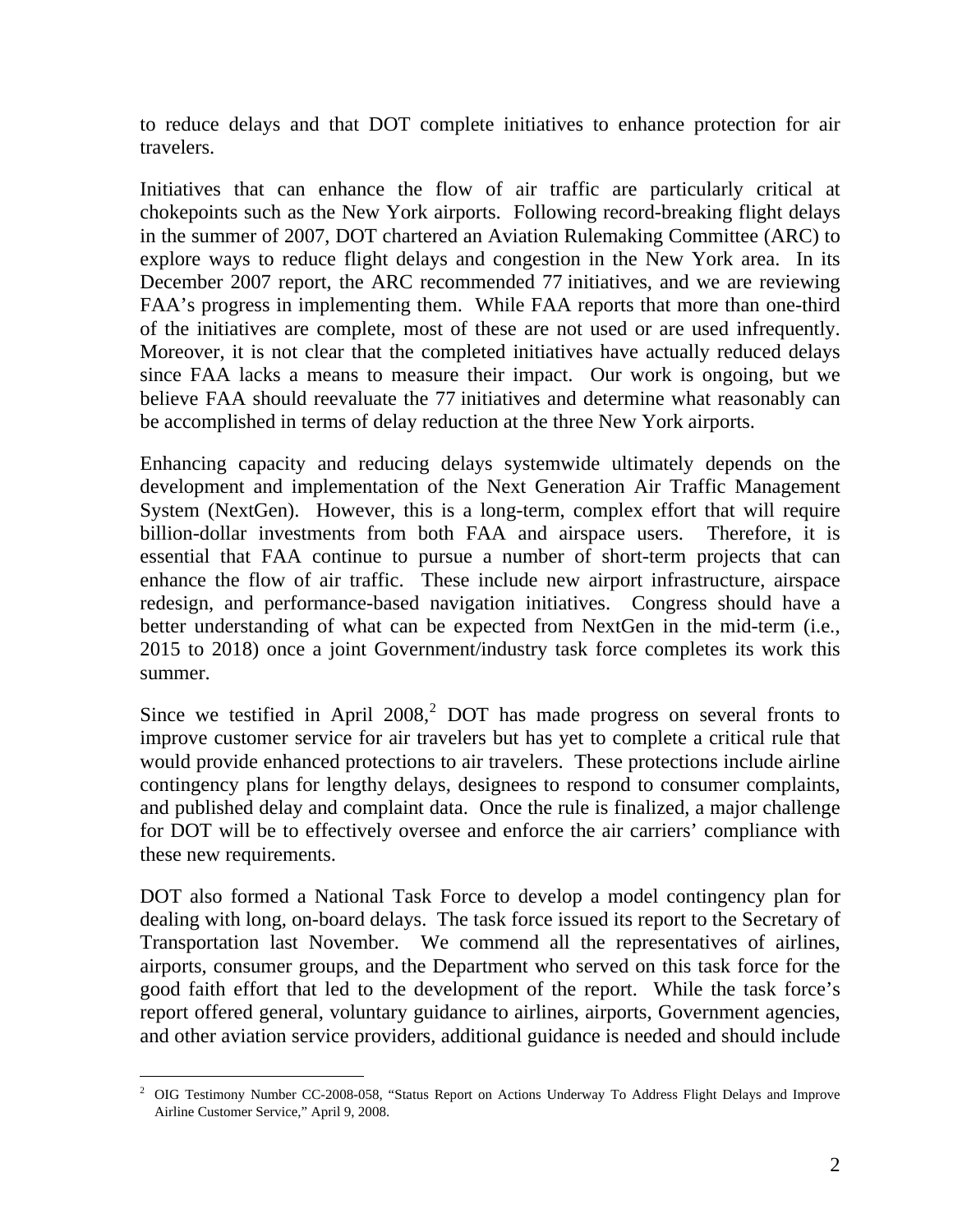two key factors of customer service regarding delays: defining the time period that warrants efforts to meet passengers' essential needs and setting a time limit on how long to wait before deplaning passengers.

# **FACTORS THAT CONTRIBUTED TO DECLINES IN DELAYS AND THE NEAR-TERM OUTLOOK**

The industry saw a profound shift as U.S. airlines suffered \$5.8 billion in operating losses last year and multiple airlines went bankrupt. Airlines responded to their changing environment by cutting flights, raising airfares, and charging new fees for services such as checked baggage. Although these measures helped some airlines to slow operating losses, the cutbacks reduced options for passengers. This, combined with the deepening recession, led to a decline in domestic passenger traffic. By the last quarter in 2008, traffic had declined by approximately 10 percent as compared to the same period in 2007.

The number of arriving flights at the 55 airports tracked by FAA declined by 10 percent for the 7-month period between September 2008 and March 2009 compared to the prior year. This represented an average decline of 2,300 daily flights. Over the same period, arrival delays and cancellations were down 29 percent and 23 percent, respectively, at these airports.

The rate of delayed flights also improved during this period, declining to 21 percent compared to 27 percent in 2007. However, the average length of a delayed flight remained relatively unchanged, declining by less than a minute to 54 minutes.

While the decrease in delays was largely driven by reduced flight operations, other factors also played a role. For example, improved on-time performance was aided by the opening of new runways at Washington-Dulles, Chicago O'Hare, and Seattle-Tacoma. Airlines also claim that new fees for checked bags have reduced the number of bags handled by the airlines and aided in the more timely operation of flights.

Another key factor was airlines' flight scheduling practices. The flight scheduling changes implemented by airlines took two broad forms:

- Airlines increased the scheduled flight times for two-thirds of the 2,500 domestic markets that we examined. Although this practice led to a perceived decline in flight delays, it resulted in an increase in average flight time.
- Airlines selectively increased the time between the arrival of an aircraft at an airport and its next departure. This increase in the "turnaround" time allows the airline to absorb inbound delays and minimizes the ripple effect of the delay into subsequent flights.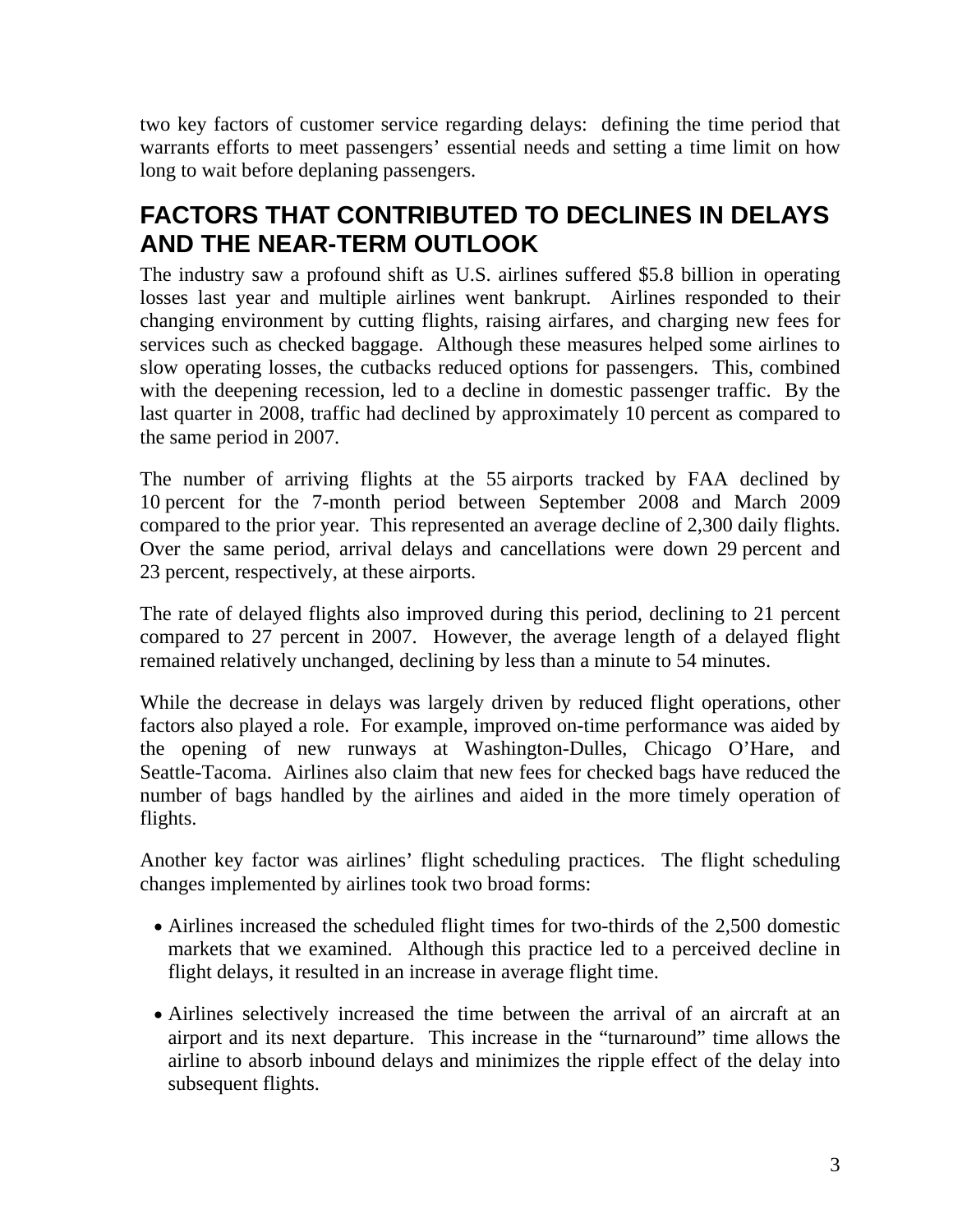However, as in the past, reductions in scheduled flights, and consequently delays, did not translate uniformly across all airports within the National Airspace System. As shown in the table below, traditionally congested airports such as JFK, Newark, LaGuardia, Atlanta, and Chicago O'Hare saw below average reductions in scheduled flights and above average rates of flight delays.

| (September 2008 - March 2009 vs. September 2007 - March 2008) |                                          |                                              |
|---------------------------------------------------------------|------------------------------------------|----------------------------------------------|
| <b>Airport</b>                                                | <b>Rate of Delayed</b><br><b>Flights</b> | <b>Change in Scheduled</b><br><b>Flights</b> |
| Average for remaining 48 airports<br>tracked by the FAA       | 19.7%                                    | $-13.3%$                                     |
| <b>Newark</b>                                                 | 36.1%                                    | $-3.2%$                                      |
| Kennedy                                                       | 29.1%                                    | $-3.7%$                                      |
| LaGuardia                                                     | 27.9%                                    | $-6.7%$                                      |
| San Francisco                                                 | 27.1%                                    | $-3.9%$                                      |
| Miami                                                         | 26.6%                                    | $-11.3%$                                     |
| Atlanta                                                       | 24.9%                                    | $-3.9%$                                      |
| Chicago O'Hare                                                | 22.6%                                    | $-7.3%$                                      |

#### *Table. Change in Scheduled Flights and Rate of Flight Delays at Congested Airports*

#### **Delays at the New York Airports Have System-Wide Effects**

Continued delays at the three New York area airports—JFK, LaGuardia, and Newark—are a significant concern because, as FAA and others have stated, delays at those airports have a ripple effect nationwide due to their high volume, complex traffic patterns, and airspace management problems. In summer 2008, FAA deployed a variety of measures to manage the rate of flight operations and delays at these airports:

- **Operational Caps:** FAA hoped to reduce the average length of delays and extended tarmac delays by imposing caps on flights at Newark and JFK. However, the maximum number of hourly flight operations permitted at Newark and JFK under the caps program was actually greater than the hourly flight operations from those airports during summer 2007. As a result, FAA acknowledged that the number of delayed flights at Newark and JFK would likely increase during summer 2008 over the prior summer. However, they would be lower than the scenario in which airlines were allowed to schedule flights without any limiting factors.
- **Hourly Slot Limitations at LaGuardia:** Similar to the operational caps at Newark and JFK, these slots limited the number of flight operations into and out of LaGuardia airport at 75 hourly flight operations.
- **Ground Delay Programs (GDP) at All Three Airports:** FAA employed GDPs, (i.e., the practice of holding inbound flights at their point of origin because of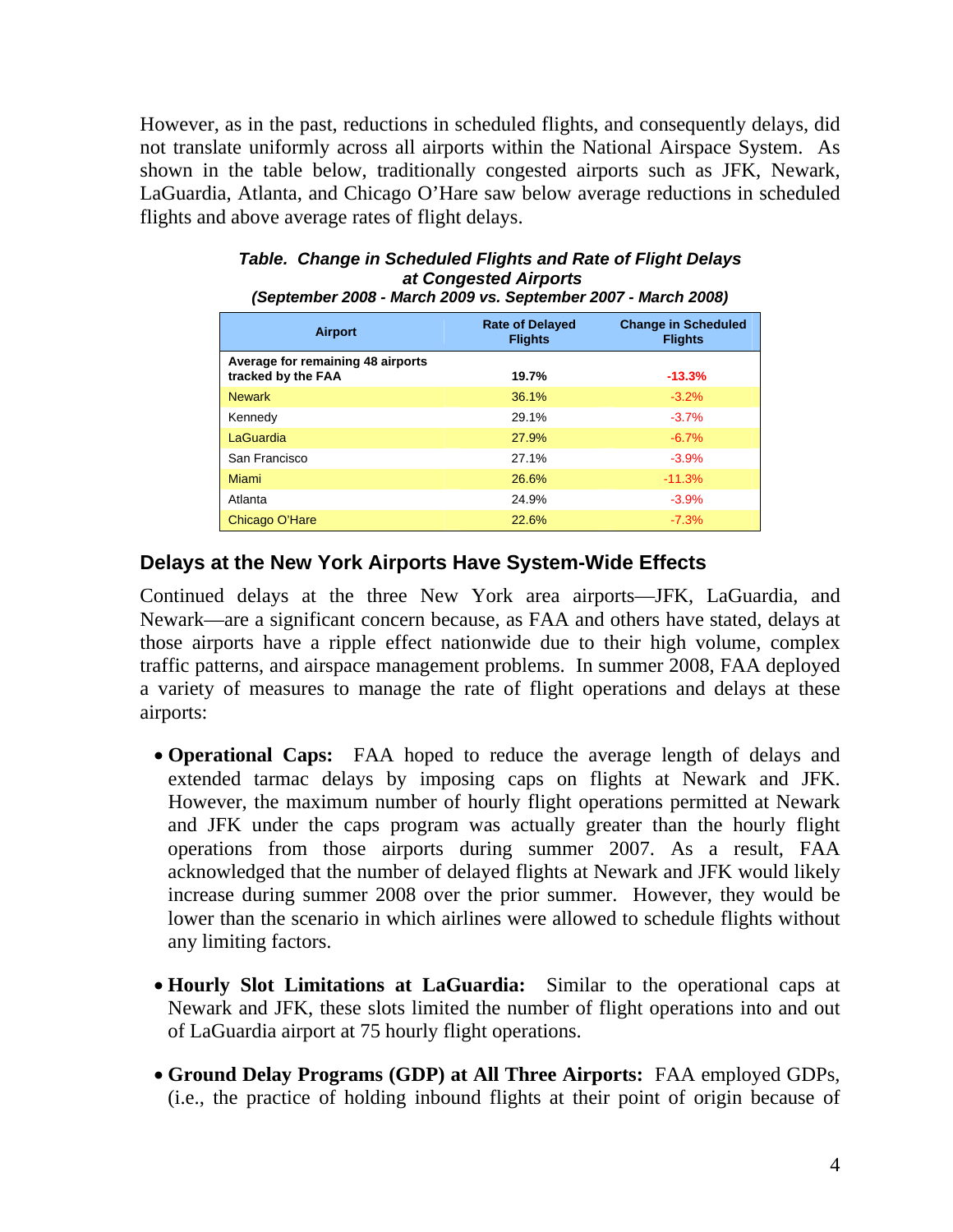capacity constraints at the destination airport) at each of the three New York airports extensively on good weather days<sup> $3\degree$ </sup> as a means to manage excess demand. The number of days subjected to GDPs jumped 25 percent in summer 2008 compared to the previous summer, and the number of flights affected increased by 33 percent at the three New York airports combined (60 percent at JFK). From the perspective of on-board passengers, GDPs at the 3 New York airports resulted in an estimated 3.6 million passenger hours of delay during summer 2008, a 19-percent increase over summer 2007.

Although these capacity management measures reduced the average length of a flight delay, they resulted in the minutes of delays being distributed over a greater number of delayed flights. FAA plans to continue using these measures to manage delays in the three New York airports for summer 2009. While FAA plans to maintain the caps on flight operations from Newark and JFK at the same levels as last summer, it has amended the rule governing flight operations at LaGuardia to reduce the number of authorized slots from 75 to 71—acknowledging that the previous level saturated the capacity of the airport even in good weather and led to serious delays when weather conditions deteriorated.

Our analysis shows that airline schedules for LaGuardia for summer 2009 exceed FAA's desired operational levels by 41 daily operations. Presently, FAA is relying on airlines to voluntarily relinquish their slots, which FAA will then retire permanently to reach its desired operations at LaGuardia.

At the request of the Chairman, we are assessing the dynamics of the delay situation at these three airports as well as the airports' role in either absorbing or propagating delays to the rest of the National Airspace System. We are also working with FAA to develop an analytical tool that may allow greater visibility into these delay factors.

Our preliminary assessment of flight activity data suggests that at their peak (during the summer months) more than 1,400 aircraft fly through 1 of the 3 airports on a typical day, and almost a third of these fly through 1 of those airports multiple times daily, up to 4 times a day. Those aircraft are part of a network of 5,400 daily flight operations consisting of 3,500 flights that either take off or land at 1 of the 3 airports and 1,900 non-New York flight segments. Altogether, the New York-centered network connects 122 domestic and 89 international destinations in 52 foreign countries. We will continue to study the relationship between the three New York airports and the National Airspace System in order to develop a full understanding of the system-wide impact of these airports on delays.

 $\overline{a}$ 

<sup>3</sup> Ground delay programs (GDP) are used primarily to manage capacity issues at the destination airport during inclement weather conditions.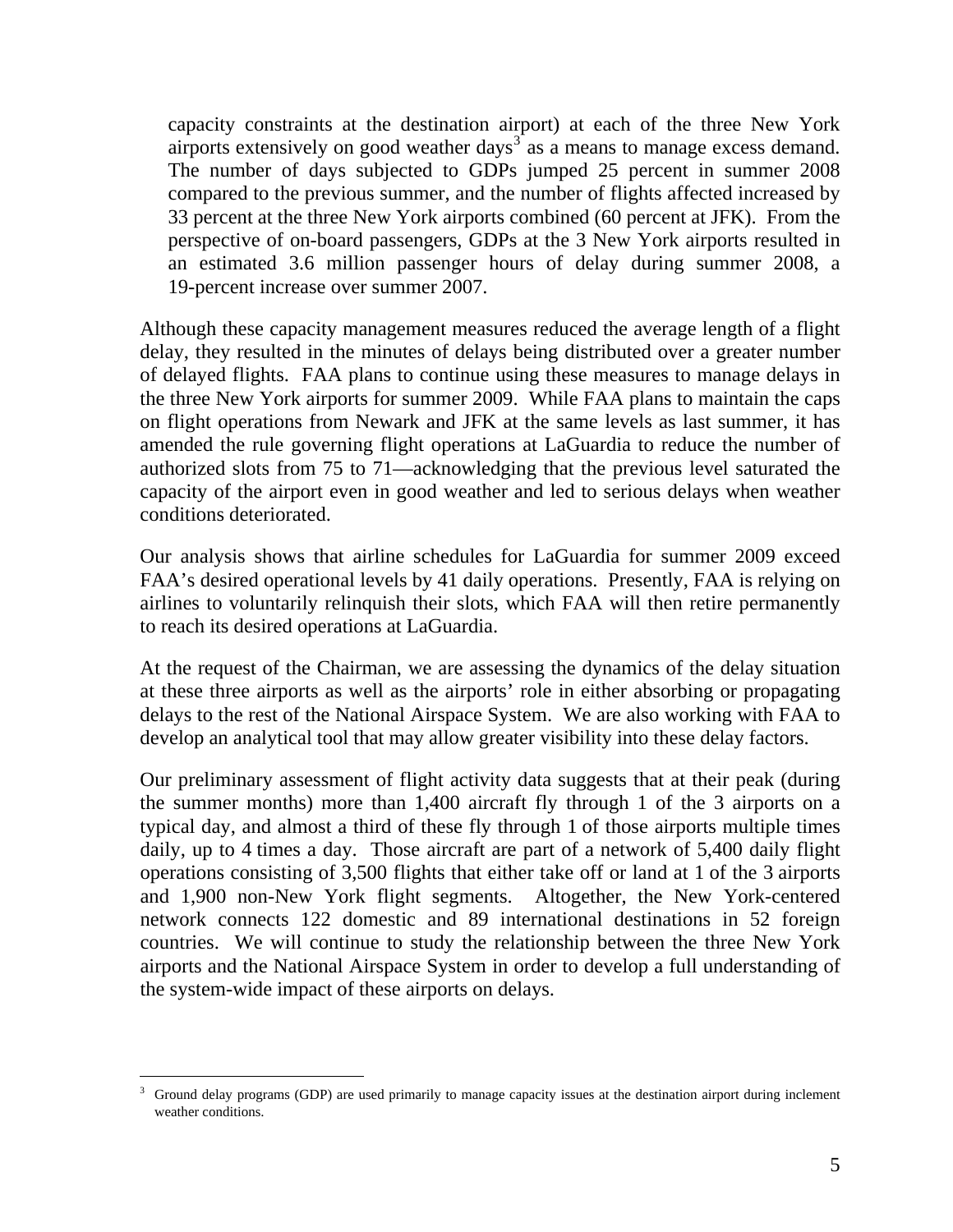#### **Near-Term Outlook for Delays**

Barring extended severe weather, we expect the improved on-time performance experienced over the last 8 months to continue through the summer and fall. Advanced schedules published by the airlines reveal that the reductions in scheduled flights implemented last fall will continue into 2009, 4 to 5 percent lower than last summer.

However, we are concerned that with improved on-time performance, less congestion, and the pressure for cost reductions, airlines will be tempted to tighten scheduling to reduce scheduled flight times and flight turnaround times, which could have an adverse impact on delays.

We also note that while air travelers may experience fewer delays this summer, they will likely have fewer choices of flights as airlines continue to reduce services. Air travelers can also expect airlines to continue to charge fees for previously included services, such as checked baggage and seat selection.

Over the long term, economic forecasts predict a positive turn in the economy and upward growth in airline traffic. As we have seen most recently, even small reductions in flight activity produce large reductions in delays. Conversely, we can expect that small increases in flight operations will gradually produce larger increases in delays.

# **PROGRESS AND REMAINING CHALLENGES IN ADDRESSING CONGESTION IN THE NEW YORK AREA AND THROUGHOUT THE NATIONAL AIRSPACE SYSTEM**

The long-term solution to addressing delays and congestion system-wide focuses on the development and implementation of NextGen. However, much work is needed to set realistic expectations and funding profiles for this effort. In response to our recommendations and industry's concerns, FAA is now focusing on the mid-term goals for NextGen, targeted for the 2015 to 2018 timeframe, but must do more to clearly define these priorities.

As it works towards NextGen implementation, FAA must pursue near-term efforts that can enhance the flow of air traffic, particularly at critical chokepoints such as the New York airports. In addition, there are a number of short-term initiatives that can help boost capacity and reduce delays throughout the system before NextGen technologies are fully in place.

#### **FAA Needs To Reevaluate Initiatives To Reduce Gridlock at the New York Airports**

Following record-breaking flight delays in the summer of 2007, the Secretary of Transportation established an ARC to identify ways to help reduce flight delays and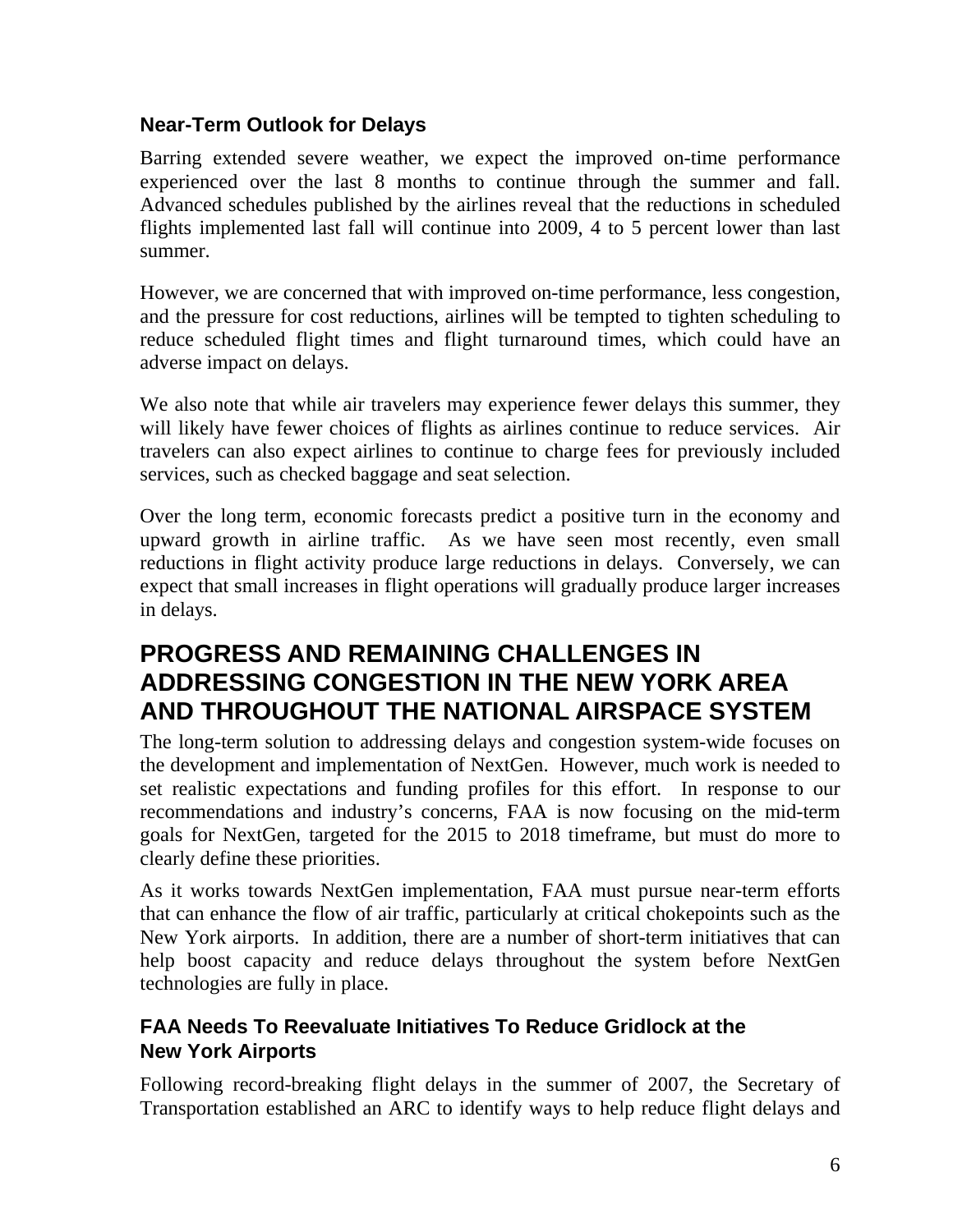congestion at the New York area airports. The ARC was comprised of officials from DOT, FAA, the Port Authority of New York and New Jersey (the Port Authority), airlines, and other aviation stakeholders. In its December 2007 report, the ARC highlighted 77 initiatives. The report also noted that one person was needed to facilitate implementation of delay reduction initiatives in the Northeast. At the request of the Chairman, we recently initiated an audit of FAA's progress in implementing the 77 ARC initiatives. The following discusses our findings to date.

#### *Completed Initiatives Are Not Being Used or Are Used Infrequently*

While FAA has reported completing 30 of the 77 initiatives, 24 are not being used or are used infrequently. These initiatives address air traffic control procedures designed to reduce congestion or improve aircraft arrival and departure efficiencies. It should be noted that many of the completed initiatives were underway prior to creation of the ARC. While various factors have hampered the use of these completed initiatives, the main three causes include limited tactical need, operational or technical issues, and controller concerns. For example:

- **Limited Tactical Need:** Eight completed initiatives have been used infrequently due to the limited number of situations in which they were needed (e.g., severe weather) or because of decreased air traffic demand. For example, a proposed route into Canada during severe weather requires further testing and may have limited application due to increased airline fuel, equipage requirements, and operating costs. Moreover, initiatives aimed at simplifying existing airspace sectors will be of little use until air traffic demand returns to previous high levels.
- **Operational or Technical Issues:** Eleven completed initiatives are not being used or are undergoing further evaluation due to various operational and technical issues. For example, an initiative to reroute flights from the Caribbean to Newark was discontinued because of added airline fuel and operating costs. Similarly, an initiative to spread delays to other Northeast airports was never implemented because of airline concerns over how these delays would be distributed.
- **Controller Concerns:** Five completed initiatives are opposed by controllers because of workload, safety, and operational concerns. For example, controllers oppose an initiative to reduce excessive spacing in the New York area because of increased risk of incurring operational errors (e.g., loss of required separation between aircraft). Controllers have also argued against simultaneous instrument approaches at JFK due to additional staffing requirements and a lack of demonstrated benefits.

Regardless of how many of the ARC initiatives are completed, FAA lacks a means to determine whether they can reduce delays because it did not establish performance measurements prior to implementing the initiatives. As a result, FAA cannot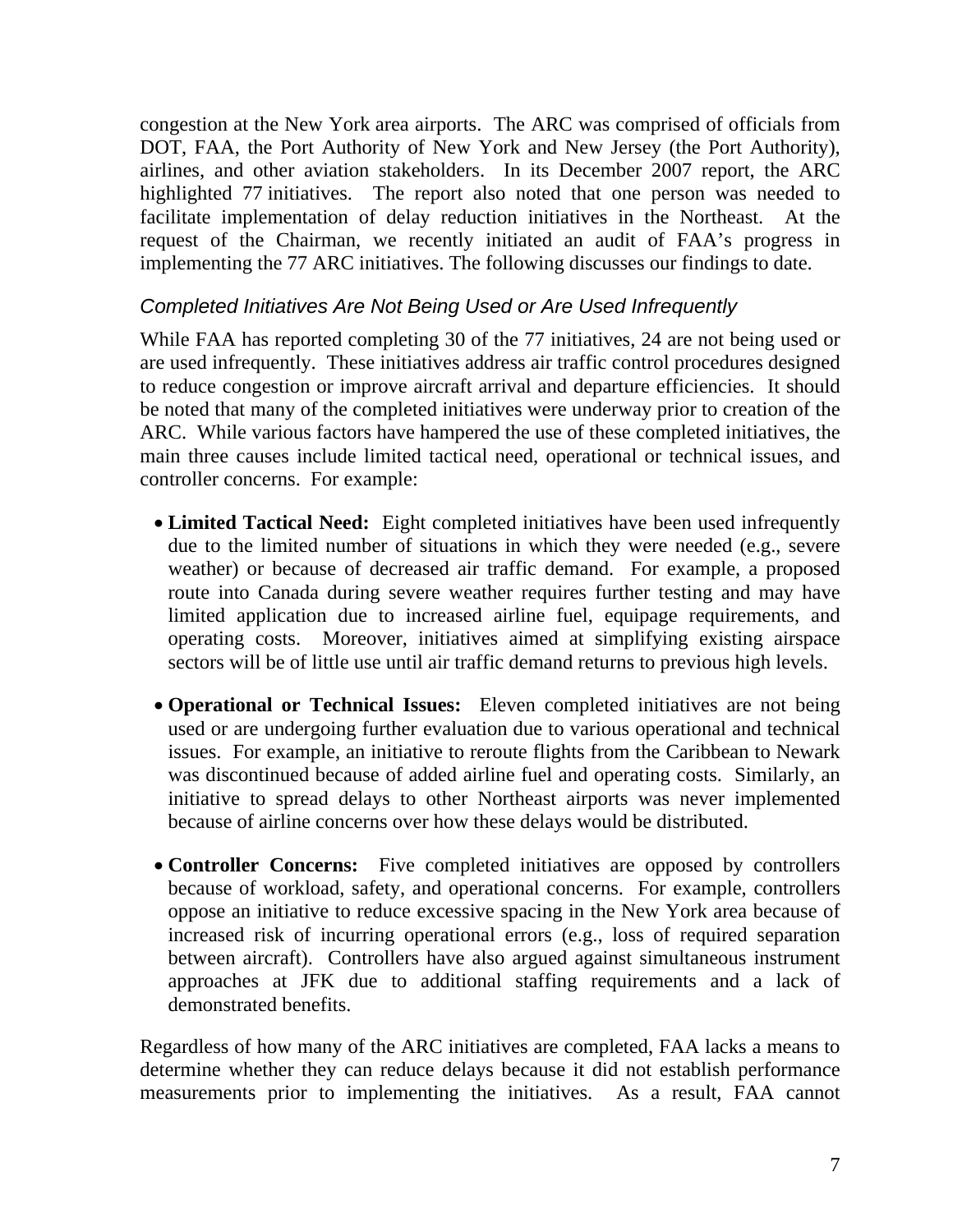determine whether current reductions in New York flight delays are due to completed ARC initiatives or to the recent drop in demand for air travel.

#### *The Remaining Initiatives Face Various Challenges Before They Can Be Fully Implemented*

The remaining 47 initiatives face challenges such as ongoing litigation, special equipment requirements, and questionable practicality. Moreover, many of these initiatives are part of larger, nationwide FAA programs (e.g., airspace redesign and NextGen) and will not be completed until 2012 or later. For example:

- **Litigation:** Initiatives related to a redesign in the New York/New Jersey/Philadelphia airspace face 12 lawsuits challenging the environmental review process. Depending on the outcome from these lawsuits, implementing airspace redesign could be stopped or significantly delayed while FAA completes additional environmental work.
- **Equipment:** FAA is pursuing two initiatives that rely on aircraft avionics for improved navigation—Area Navigation (RNAV) and Required Navigation Performance (RNP). RNAV allows aircraft to fly any desired flight path without the limitation imposed by ground-based systems. RNP adds an on-board performance monitoring and alerting capability for pilots, which allows aircraft to fly more precise paths into and out of airports. However, RNAV and RNP procedures require the installation of specialized equipment on commercial aircraft.<sup>[4](#page-8-0)</sup> Such equipment, which can cost upwards of \$500,000 per aircraft, has not been installed on over one-third of commercial aircraft nationwide.
- **Practicality:** One initiative would require purchasing the property rights from a hotel and another business near Newark airport and installing an approach lighting system—even though FAA terminated a similar project nearly 10 years ago. Another initiative could require tunneling under a runway safety area and rerouting an access road at LaGuardia airport in an effort to improve the flow of departing aircraft. Moreover, FAA officials questioned whether the benefits from these projects would warrant the multimillion-dollar investment.
- **Nationwide FAA Programs:** Most of the remaining initiatives are part of nationwide FAA programs that will not be completed for many years. These include initiatives to redesign the New York airspace (2007 to 2012), establish RNP procedures (2009 to 2012), construct taxiways at JFK (2009 to 2014), and implement mid-term NextGen goals (2012 to 2018). Until these programs are completed, the anticipated benefits from the associated ARC initiatives will not be fully achieved.

 $\overline{a}$ 

<span id="page-8-0"></span><sup>4</sup> Later this year, the OIG plans to issue a report on FAA's oversight of RNP procedures that are being developed by third parties.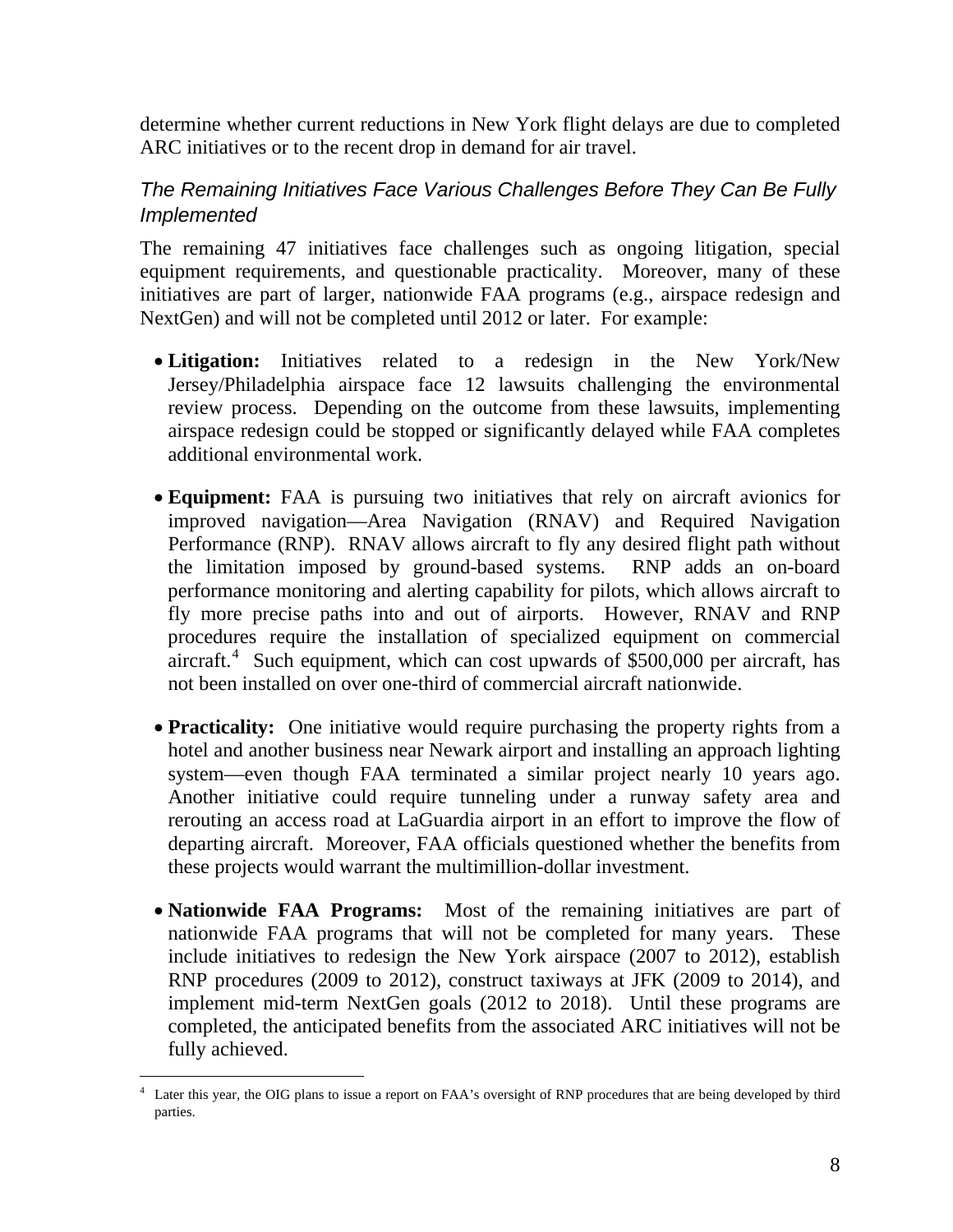Overall, FAA needs to rethink its efforts to unlock the New York airspace. This will involve resolving operational and technical issues as well as controller concerns that prevent the full use of completed ARC initiatives. FAA also needs to complete ongoing efforts to establish a process for evaluating and implementing the remaining ARC initiatives—including the development of performance measures.

### **A Number of Short-Term Initiatives for Enhancing Capacity Are Promising if Kept On Track**

At the request of the Chairman, we reported last September on several initiatives that have the most potential to enhance capacity and reduce delays within the next [5](#page-9-0) years.<sup>5</sup> These include new airport infrastructure, airspace redesign, and navigation initiatives.

#### *New Airport Infrastructure*

According to FAA, building new runways provides the largest increases in capacity. Currently, there are four key runway projects underway at Boston, Charlotte, Chicago (O'Hare), and New York (John F. Kennedy) airports. These projects are expected to be complete by 2014. The capacity benefits from these projects, however, cannot be realized without new air traffic control procedures and improved airspace redesign.

Challenges that can impede the progress of new runway projects include the years of planning required, extensive environmental reviews, coordination among numerous stakeholders, and legal issues. Another challenge is making corresponding improvements to an airport's infrastructure (e.g., terminal gates and passenger waiting areas). Unfortunately, building a new runway is not an option for some airports, like New York's LaGuardia airport.

#### *Airspace Redesign*

 $\overline{a}$ 

Changes in airspace are critical to realize the full benefits of new runways and can enhance capacity without new infrastructure. Currently, FAA is pursuing six airspace redesign projects nationwide, including a major but controversial effort to revamp airspace in the New York/New Jersey/Philadelphia area. Once implemented, FAA believes this effort could reduce delays by as much as 200,000 hours. For fiscal year (FY) 2009, FAA plans to spend \$11.2 million on airspace redesign projects.

FAA has done a better job of coordinating airspace redesign efforts since we reported on the program in 2005.<sup>[6](#page-9-1)</sup> We remain concerned, however, that FAA's airspace redesign efforts still do not function as a national program since FAA facilities are now using their own resources to redesign airspace without coordinating with

<sup>5</sup> OIG Report Number AV-2008-087, "Observations on Short-Term Capacity Initiatives," September 26, 2008. 6

<span id="page-9-1"></span><span id="page-9-0"></span><sup>&</sup>lt;sup>6</sup> OIG Report Number AV-2005-059, "Airspace Redesign Efforts Are Critical To Enhance Capacity but Need Major Improvements," May 13, 2005.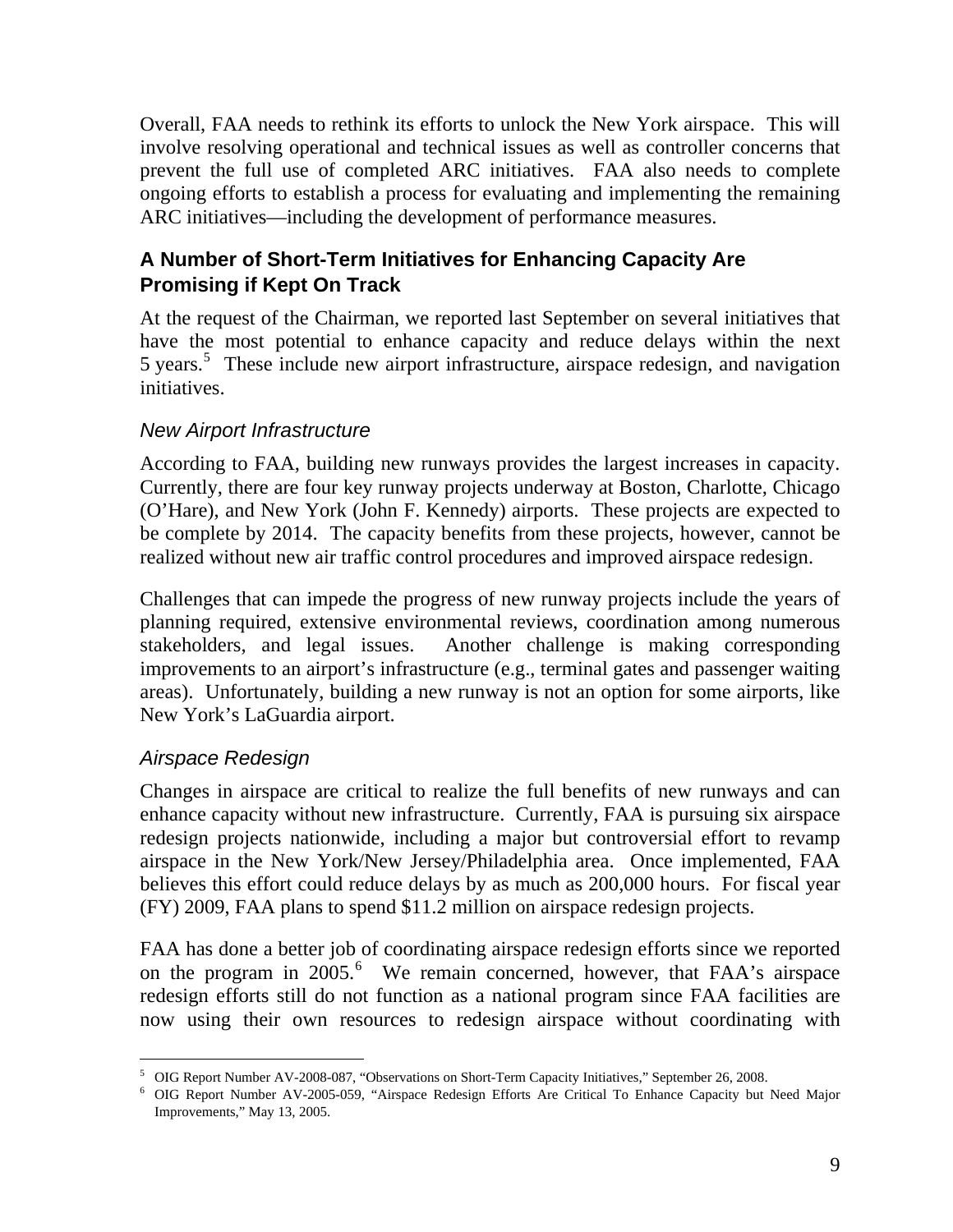Headquarters. This creates the potential for disconnects between airspace projects. FAA is developing procedures to address this problem, but they have not yet been finalized.

#### *Performance-Based Navigation Initiatives*

FAA plans to publish at least 50 RNAV and 50 RNP routes per year between FY 2009 and FY 2012 with priority given to the New York, Chicago, and Dallas areas. These new procedures can reduce fuel burn, increase capacity, boost controller productivity, and reduce the impact of aircraft noise.

Challenges facing this initiative include close coordination with airspace redesign as future RNAV/RNP routes shift away from localized operations toward "networking" city pairs (e.g., Washington, DC, and Chicago, Illinois). It is also important to note that current RNAV/RNP routes are only available to well-equipped aircraft and trained crews, and air carriers must have certain qualifications to fly them. To get the full benefits of RNAV/RNP, modifications to FAA's automation systems in the terminal environment for merging and spacing aircraft will likely be needed.

# **PROGRESS HAS BEEN MADE ON MANY OF DOT'S INITIATIVES TO ADDRESS CUSTOMER SATISFACTION, BUT FURTHER ACTIONS ARE NEEDED**

Airlines' service reductions in 2008 contributed to a slowdown in passenger traffic, and airlines saw a corresponding drop in consumer complaints. As a result, DOT reported improvements in its performance measurements that gauge customer satisfaction. DOT has also moved out on several initiatives to improve the accountability, enforcement, and protection afforded air travelers since we last testified before the Subcommittee in April 2008. These include, among other things, doubling the amount of compensation for passengers involuntarily bumped from their flights and gathering data for disrupted flights to better understand the magnitude of on-ground delays.

DOT also established its National Task Force responsible for developing a model contingency plan to deal with long, on-board delays. The task force completed this effort and, in November 2008, issued its report to the Secretary of Transportation. In our opinion, however, more action is needed since the report only offered broad, voluntary guidance on policies and practices.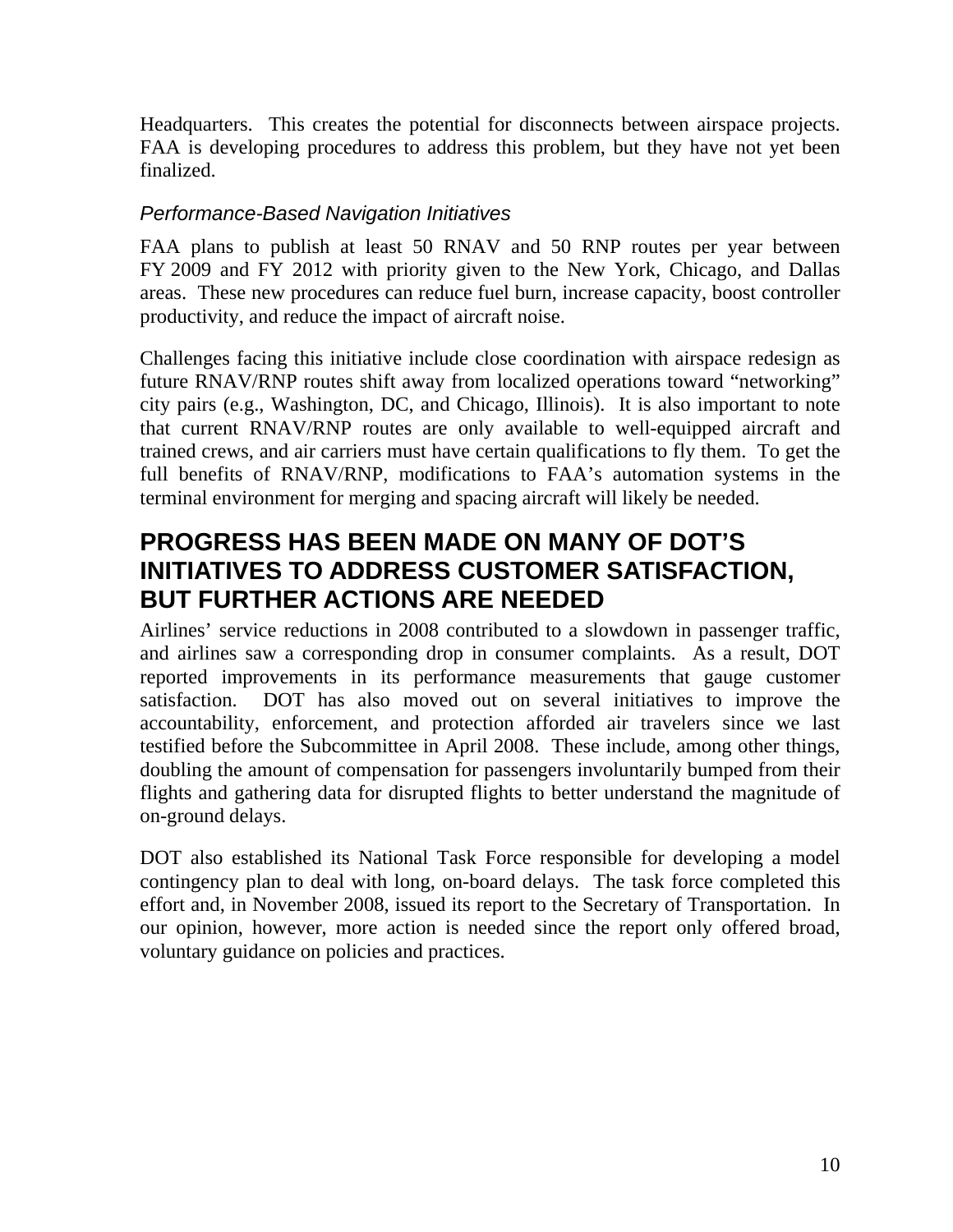### **Performance Measurements, as Reported by DOT, Indicate Improvements in the Air Traveler Experience During 2008**

In 2008, the air traveler experience improved over 2007. Based on DOT data:

- Consumer complaints were down about 19 percent overall, with the number one complaint—flight delays, cancellations, and misconnections—down 27 percent, the lowest percentage recorded since 2003.
- 25 percent fewer reports were filed for mishandled checked baggage.
- Long, on-board delays overall dropped just over 14 percent, with a significant drop of nearly 27 percent for delays falling within the range of 3 hours or more.
- Chronically delayed flights<sup>[7](#page-11-0)</sup> decreased by approximately 28 percent.
- The number of passengers involuntarily bumped from their flights fell by about 2 percent.

While these appear to be positive trends, these improvements were primarily driven by airlines' capacity cuts and service reductions and the corresponding decline in passenger traffic. We saw the same pattern of improvement following the terrorist attacks of September 11, 2001. Therefore, the airlines must follow through with their commitment to continuously improve airline customer service since any rebound in air travel brings a corresponding downturn in the performance measurements used to gauge the air traveler experience.

# **DOT Amended the Boarding Compensation Rule**

 $\overline{a}$ 

In 2001, we recommended the airlines petition DOT to increase the monetary compensation payable to involuntarily bumped passengers.<sup>[8](#page-11-1)</sup> At that time, compensation to involuntarily bumped passengers had not been raised since 1978. On April 3, 2001, the Air Transport Association (ATA) petitioned DOT for a rulemaking to increase the involuntarily denied boarding compensation. ATA also proposed to broaden the applicability of denied boarding compensation. Aircraft with 60 seats or fewer were exempt from denied boarding compensation requirement. ATA proposed broadening this requirement to include aircraft with more than 30 seats.

In April 2008, DOT amended the rule, which was effective May 19, 2008. The amendment broadened the applicability of denied boarding compensation as the ATA petitioned and doubled the amounts for that compensation. Specifically, if a passenger is involuntarily bumped and delayed between 1 and 2 hours, the passenger

<span id="page-11-0"></span><sup>&</sup>lt;sup>7</sup> We define chronically delayed flights as those flights canceled or delayed 30 minutes or more at least 40 percent of the time during a single month.

<span id="page-11-1"></span>OIG Report Number AV-2001-020, "Final Report on the Airline Customer Service Commitment," February 12, 2001.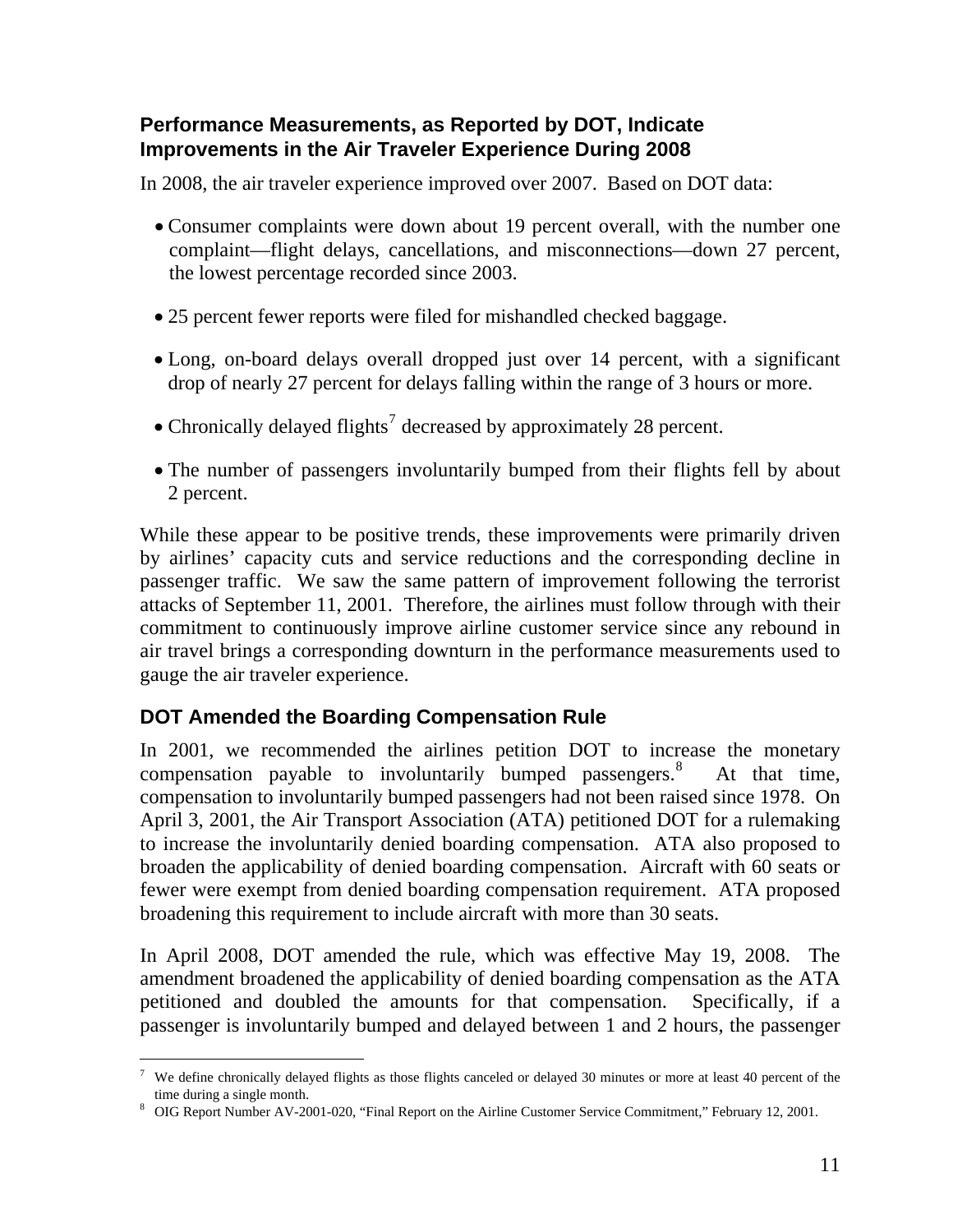can receive 100 percent of the cost of the remaining ticket to the destination but not more than \$400 (previous limit was \$200). If the delay is more than 2 hours (4 hours for international flights), or the air carrier cannot arrange alternate transportation, the passenger can receive 200 percent of the cost of the remaining ticket but not more than \$800 (previous limit was \$400).

Also, instead of cash, the air carrier can offer the passenger free or reduced air transportation of equal or greater value than the amount of the cash compensation. The carrier must also inform the passenger of the amount of cash that would otherwise be paid, and the passenger can choose either form of compensation. In our view, DOT's amendment is a notable step toward improving airline customer service.

## **BTS Issued Final Rulemaking To Gather Data on Disrupted Flights To Better Assess Ground Delays**

The Bureau of Transportation Statistics (BTS) issued a final rule to collect additional data elements when flights are canceled, diverted, or returned to the gate. These elements fill in data gaps and provide a more accurate portrayal of on-ground delays. Effective October 1, 2008, air carriers started reporting this new information to BTS.

Prior to this rule, delay statistics that airlines report to BTS did not accurately portray the magnitude of long, on-board delays because (1) if a flight taxies out, sits for hours, and then taxies back in and is canceled, the delay is not recorded in delay statistics and (2) if a flight is diverted and sits on the tarmac for an extended period of time, the flight is not recorded in delay statistics.

In the first month of reporting under the new requirement, BTS identified errors or inaccuracies in the new information reported by several air carriers (these have since been corrected). Specifically, for the period October 2008 through March 2009, BTS data show that of the 3,202,606 total flights, 460 experienced long, on-board delays of 3 or more hours—115 of these had delays of 4 or more hours.

Although long, on-board delays make up less than 1 percent of total flights, this still does not dismiss the fact that more than 32,500 passengers were inconvenienced. Therefore, the airlines need to continue efforts to mitigate long, on-board delays and their impact on air travelers.

#### **DOT's National Task Force's Model Contingency Plan To Minimize the Impact of Long, On-Board Delays Lacks Specificity in Key Customer Service Areas**

As we recommended in our September 2007 report,<sup>[9](#page-12-0)</sup> DOT established a National Task Force of representatives from Government agencies, airlines, airports, and

<span id="page-12-0"></span> $\overline{a}$ 9 OIG Report Number AV-2007-077, "Actions Needed To Minimize Long, On-Board Flight Delays," September 25, 2007.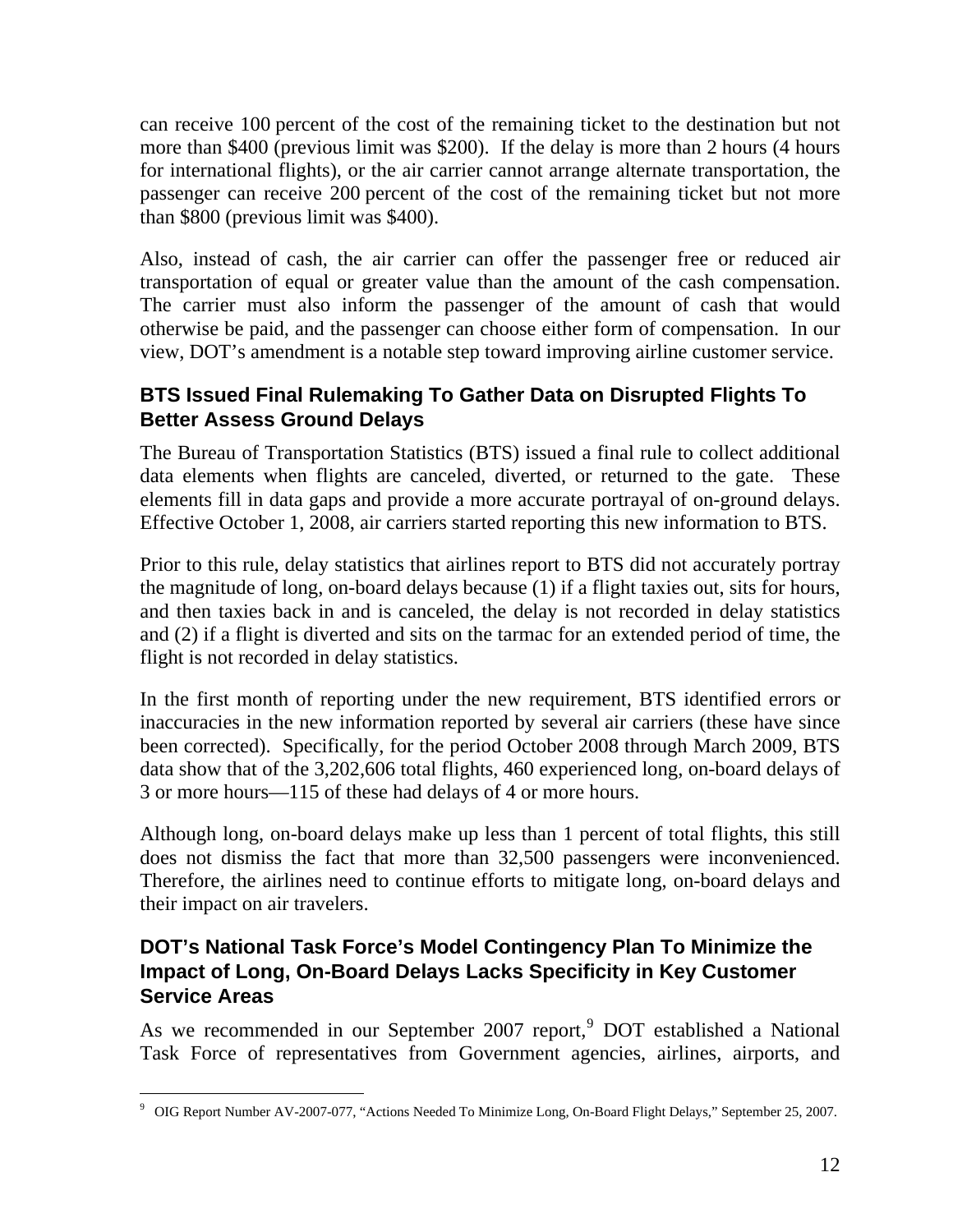consumer groups to develop model contingency plans for minimizing the impact of long, on-board delays. Our April 2008 testimony included a recommendation that DOT's Office of General Counsel—in collaboration with FAA, airlines, and airports—review incidents involving long, on-board ground delays and their causes; identify trends and patterns of such events; and implement workable solutions for mitigating extraordinary flight disruptions. In response, DOT assigned this responsibility to the National Task Force.

The National Task Force initiatives were as follows:

- Develop model contingency plans for minimizing the impact of lengthy tarmac delays.
- Be responsible for reviewing incidents involving long, on-board delays and their causes; identify trends and patterns of such events; and recommend workable solutions for mitigating the passenger impact of extraordinary flight disruptions.
- Review existing airline and airport contingency plans identifying best practices for extended tarmac delays.
- Report the results of its efforts and a description of the model contingency plan developed to the Secretary.

Several meetings were convened over 9 months with the first meeting held in February 2008. On November 12, 2008, the task force submitted to the Secretary its "Development of Contingency Plans for Lengthy Airline On-Board Ground Delays." Office of Inspector General staff attended each of the task force's meetings and witnessed the good faith effort that led to development of this plan, and we commend the task force members for these efforts. The plan details items such as:

- the causes of long, on-board flight delays;
- the roles and responsibilities of airlines, airports, Government agencies, and other aviation service providers during such events; and
- the processes associated with planning, coordinating, and communicating before and during such events.

However, the plan only provides broad guidance on effective policies and practices. Also, industry's participation in the plan is strictly voluntary and cannot be enforced unless a regulation is issued to require industry compliance.

Upon issuance of the plan, the task force charter was terminated. While DOT continues to investigate incidents involving long, on-board delays, it still needs to place more focus on identifying trends and patterns of these events and recommending solutions to mitigate extraordinary flight disruptions.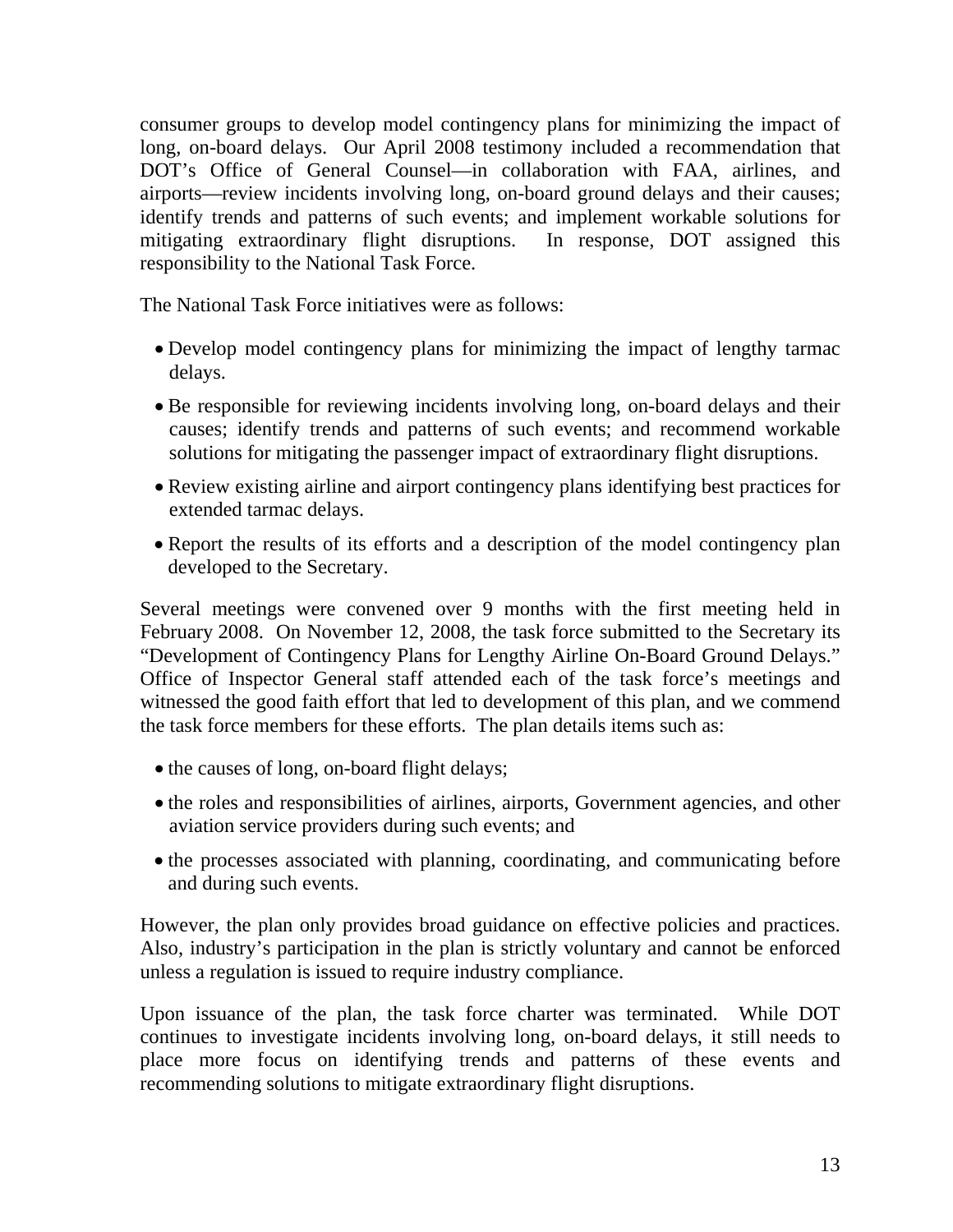Further, in our opinion, the task force guidance lacked two key areas that have been sticking points for the air carriers since at least 2000 when we first reviewed airline customer service: (1) no definition of what constitutes an extended period of time for meeting passengers' essential needs during long, on-board delays and (2) no set time limit on delay durations before deplaning passengers.

As we have testified in the past, the trigger thresholds for meeting passengers' essential needs vary from a half hour to 2 hours on arrival and from 1.5 hours to 3 hours on departure. It is unlikely that passengers' definition of an extended period will vary depending upon which airline they are flying. Therefore, a consistent policy across the airlines would be helpful to passengers.

Although we have cautioned against a "one size fits all" policy for deplaning passengers, we believe the task force guidance could have recommended an acceptable time-limit range on delay durations before deplaning passengers, such as 3 to 5 hours. Based on our analysis of the ATA member airlines' policies, we found that most choose to wait between 1 and 5 hours before deplaning passengers caught in an on-board delay. In our opinion, on-board delays in excess of 5 hours should be preventable unless an event that triggers such an extended period of time is truly extraordinary and involves protecting the safety or security of passengers.

An opportunity still exists to address these two key factors of customer service. As discussed below, DOT has a proposed rule to enhance airline passenger protections. One provision of the rule requires airlines to adopt contingency plans for lengthy tarmac delays and incorporate them in their contracts of carriage. DOT needs to reconsider modifying the requirements under this provision to include (1) a definition of what constitutes an extended period of time for meeting passengers' essential needs during long, on-board delays and (2) a time-limit range on delay durations before deplaning passengers. Absent such requirements, air travelers will not have a clear understanding of what to expect.

### **DOT Needs To Finalize Rulemaking To Enhance Airline Passenger Protections and Effectively Oversee Airline Efforts To Meet the New Requirements**

In our September 2007 report, we recommended, among other things, that DOT require airlines to clarify delay terminology, set limits for delay durations before deplaning passengers, and establish targets to reduce chronically delayed flights. To address our recommendations, DOT issued a proposed rule in December 2008 seeking industry comments on whether it should adopt a rule to enhance airline passenger protections. The comment period on the rule closed March 9, 2009. DOT has reviewed the comments received but has not made a final decision on what will be included in the final rule.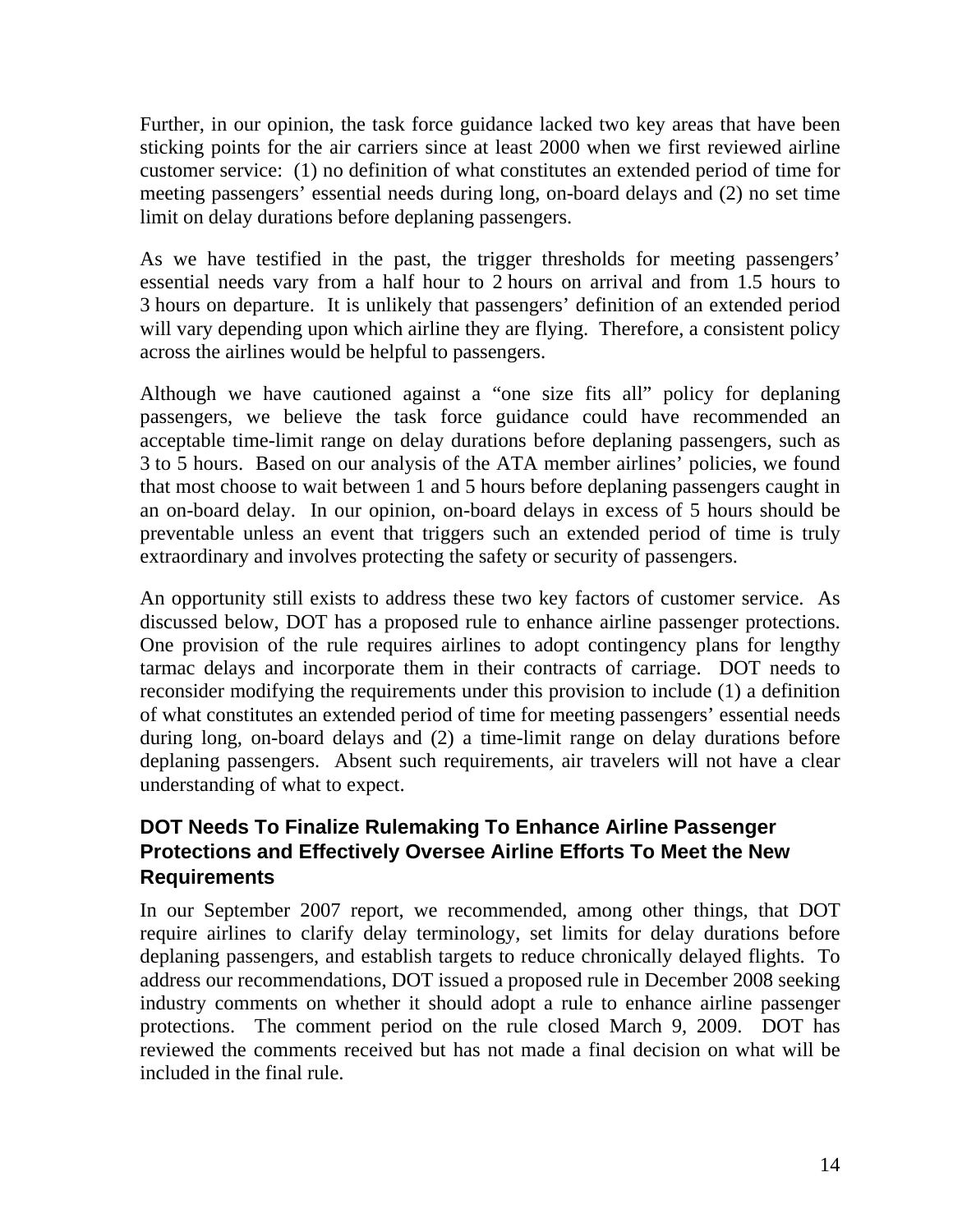In its rule, DOT proposes that airlines be required to:

- **Adopt contingency plans for lengthy tarmac delays and incorporate them in their contracts of carriage.** Each plan would require, among other things, the maximum tarmac delay that the airline will permit; the amount of time on the tarmac that triggers the plan's execution; a plan to meet passengers' essential needs, such as food, water, and lavatory facilities; and assurance that the plan has been coordinated with the airport operator. Under this provision, DOT has an opportunity to address the two key factors of customer service regarding on-board delays.
- **Respond to consumer problems.** Each airline would be required to, among other things, designate an employee who resides at the airline's system operations center and at each airport dispatch. This employee would be part of the team that is responsible for monitoring the impact of flight delays; cancellations; and long, on-board delays and would provide input on decisions concerning which flights are canceled and which flights are subject to long, on-board delays. Each airline would also be required to respond to each passenger complaint within 30 days.
- **Publish delay data on their Internet sites.** Each airline would be required to report its prior month's on-time performance to include the percentage of on-time arrivals, arrivals more than 30 minutes late, flights that were late more than 50 percent of the time, and cancellations. Currently, the airlines are required to disclose on-time performance only upon request from customers. To date, only 5 of 11 ATA airlines report on-time performance on their Internet sites.
- **Publish complaint data.** Each airline would be required to disclose on its Internet site the number of complaints received regarding tarmac delays, missed connections, and failures to meet the essential needs of passengers affected by delayed or canceled flights.
- **Audit their compliance with their customer service plans.** The ATA airlines agreed to establish quality assurance and performance measurement systems and conduct internal audits to measure compliance with the Airline Customer Service Commitment<sup>[10](#page-15-0)</sup> provisions and customer service plans. This provision dates back to a recommendation we made in our 2001 report. Only a few ATA airlines have these measures in place today.

The requirements in the pending rule are new, and DOT's Office of Aviation Enforcement and Proceedings will be challenged to develop and implement an effective oversight and enforcement strategy, given its limited resources.

 $\overline{a}$ 

<span id="page-15-0"></span><sup>&</sup>lt;sup>10</sup> The ATA carriers, working with Congress, developed the Airline Customer Service Commitment in June 1999 to demonstrate dedication to improving air travel.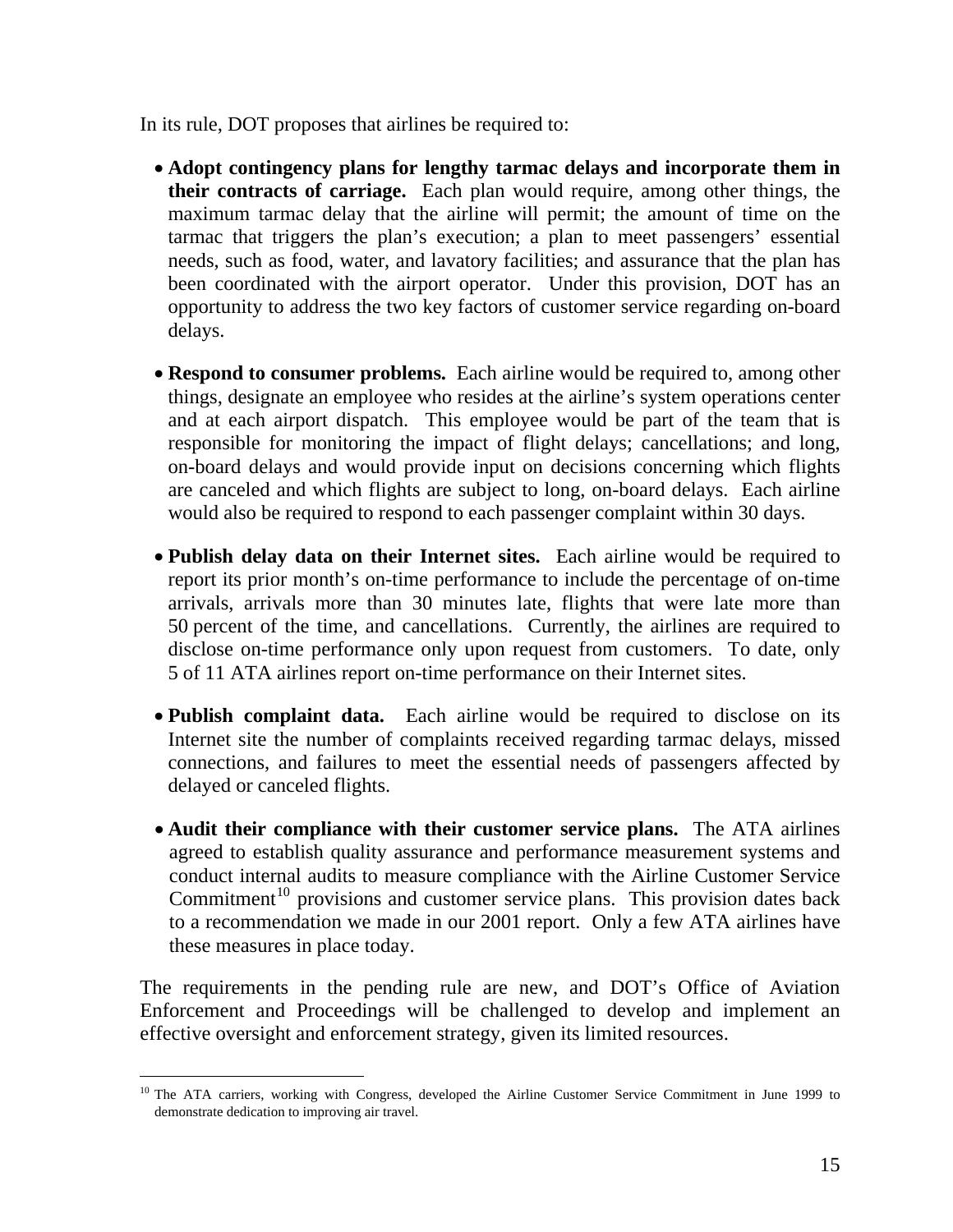# **CONCLUSION**

Notwithstanding the uncertainty facing the aviation industry, FAA and DOT now have an opportunity to strategically position themselves for a rebound in air travel. Reducing delays at already congested airports and improving the air travel experience will depend on several efforts.

The long-term solution to reducing delays and congestion depends on NextGen implementation. However, much work is needed to set realistic expectations and funding profiles for this effort. This summer's results from the joint Government/industry task force on NextGen's mid-term goals will be important as FAA may need to significantly adjust its capital budgets and plans. Also, FAA will need to maintain efforts to ensure it can train the large numbers of developmental controllers currently in the system. In the near term, FAA and DOT must focus on enhancing the flow of air traffic at critical chokepoints in the system—a key priority is reevaluating the 77 ARC initiatives to determine what reasonably can be accomplished in terms of delay reduction at the three New York airports.

With regard to airline customer satisfaction, DOT has made commendable progress toward a number of initiatives but must expedite efforts to finalize the rule to enhance airline passenger protections. DOT must work now to position itself to oversee air carriers' compliance with the new requirements included in the final rule.

This concludes my statement, Mr. Chairman. I would be happy to answer any questions that you or other Members of the Subcommittee may have.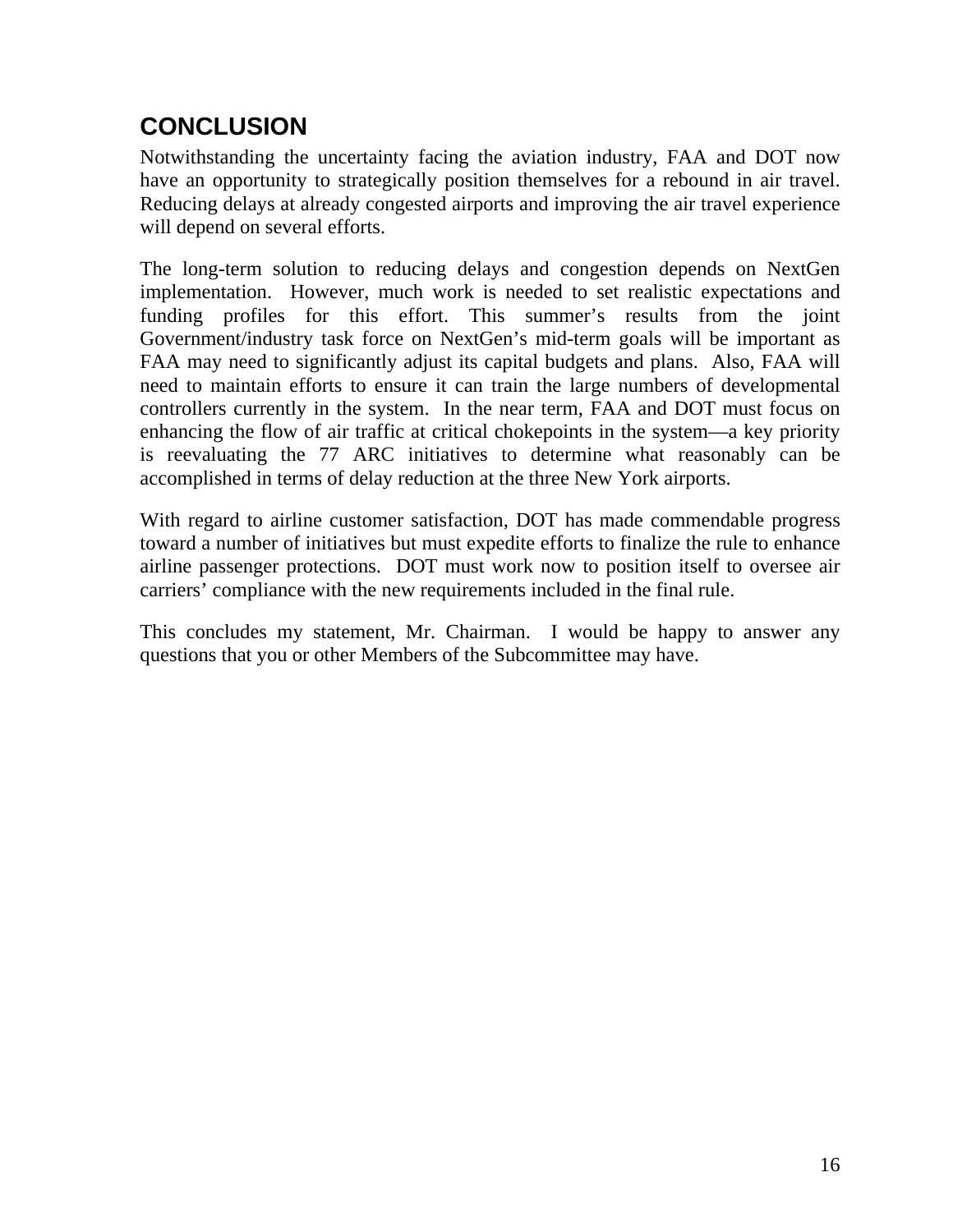The following page contains textual versions of the table found in this document. This page was not in the original document but has been added here to accommodate assistive technology.